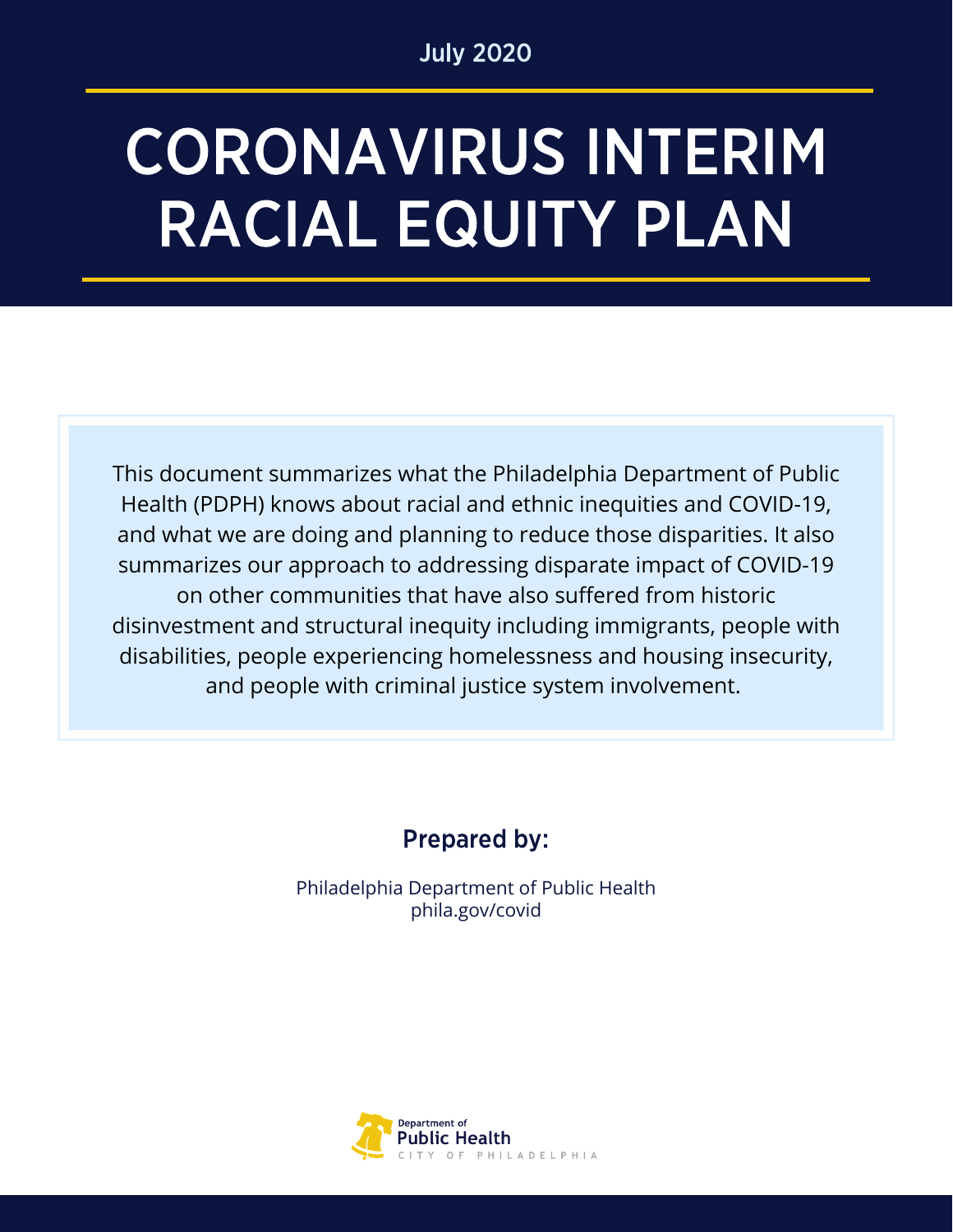# CORONAVIRUS INTERIM RACIAL EQUITY PLAN

## EXECUTIVE SUMMARY

Disparities in outcomes from COVID-19 between racial and ethnic groups result from the accumulated impact of centuries of systemic racism. To mitigate the impact of the pandemic on the city's communities of color and to ensure that our response to this pandemic focuses resources on those at highest risk, the Department of Public Health will work with community stakeholders to:

| cΕ<br>GE | $\mathbf{G}$ $\equiv$ |
|----------|-----------------------|

Improve access to COVID-19 testing with a focus on access for communities of color, lowincome neighborhoods, and populations that are high-risk:

- Provide testing opportunities that do not require a car; partner with sites that already have trusted relationships within communities of color. Current: 56 testing sites; Goal: 75 sites.
- Through an RFP process, PDPH is collaborating with Federally Qualified Health Centers, the Black Doctors' Consortium, and other community partners to expand testing.



Collect and publicize data on the impact of the pandemic on racial and ethnic groups

• PDPH will post COVID-19 data daily by race, ethnicity and age on Phila.gov/COVID.



## Conduct community outreach

• PDPH has created plain language materials and simple infographics in multiple languages and is working with community partners to share information broadly with communities who otherwise may not receive the information.



Prevent chronic health conditions that increase the risk of severe COVID-19 infection and disparately impact communities of color

PDPH will monitor progress via data from partners at area FQHCs and hospital-based practices and from a quarterly online survey of a random sample of Philadelphians.

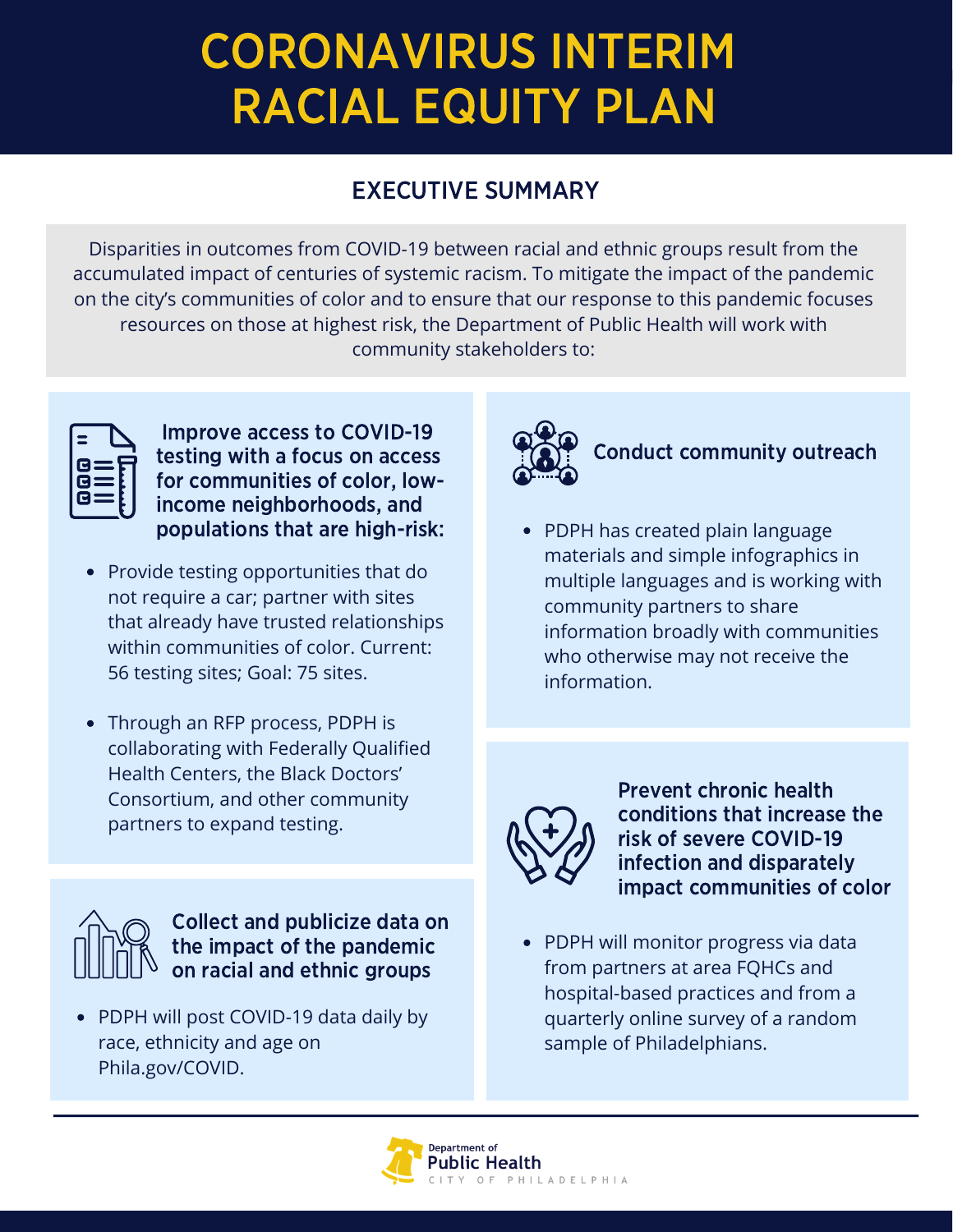# CORONAVIRUS INTERIM RACIAL EQUITY PLAN



Protect essential workers who are disproportionately people of color

- We have created simple infographics on required protections for workers and disseminated them via food distribution boxes, community partners, and to businesses.
- Environmental Health Services and Licenses and Inspections will respond to complaints, educate employers, and ticket persistent violators.



- PDPH will complete the recruitment of a diverse contact tracing team that represents the people who they will be serving. A public-facing dashboard is available **[here](https://public.tableau.com/profile/cityofphiladelphia#!/vizhome/ContactTracing_15953483985210/ContactTracing)**[.](https://public.tableau.com/profile/cityofphiladelphia)
- As of 7/3/20, of 114 people hired to staff the new division, 52% are Black, 28% are White, 6% are Latino, and 9% are Asian. Of 14 managers in this new division, 43% are Black and 7% are Latino.



Minimize spread in congregate settings, which have seen disproportionate numbers of infections and deaths

- PDPH is working with congregate settings to ensure that infection control recommendations are being followed and to provide technical assistance.
- PDPH is working with the Office of Emergency Management to provide personal protective equipment (PPE) to staff and residents in congregate care settings.
- The City has created multiple sites to  $\bullet$ house homeless city residents with COVID-19 or possible COVID-19, as well as a site to Conduct contact tracing thouse homeless individuals at high risk.



#### Reduce community spread, with a focus on communities of color who are at highest risk

- PDPH will disseminate messages around masking, distancing, and essential worker protections via mass media, community partnerships, and community meetings.
- PDPH has put out an RFP to offer support including temporary housing to nonhomeless individuals who have COVID-19 infection and cannot safely isolate at home.

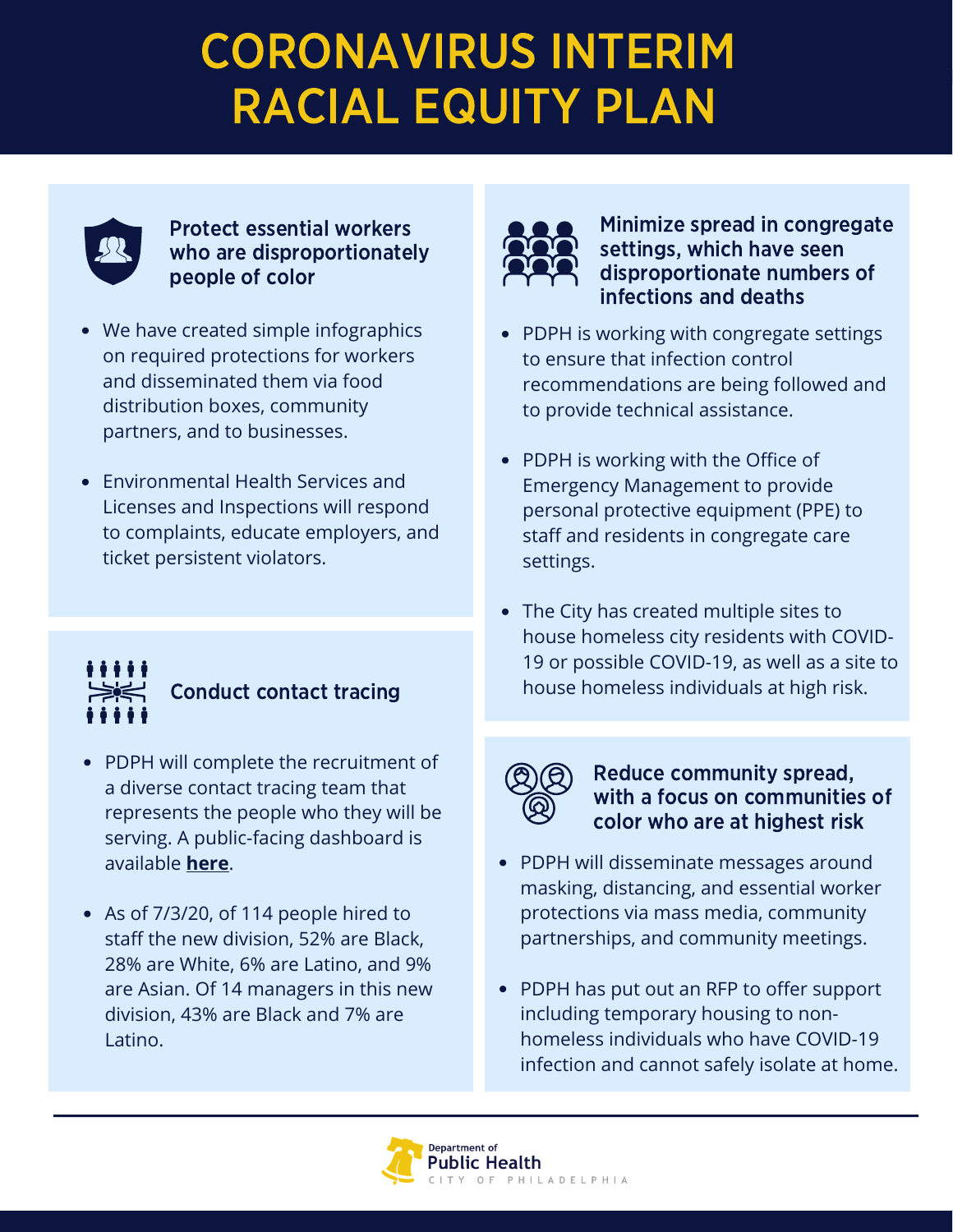# INTRODUCTION

Current data from Philadelphia and other large cities reveal inequities in the impact of the novel Coronavirus (COVID-19) pandemic by race and ethnicity. Overall death rates for African Americans in Philadelphia are 50% higher than those for Whites, and Hispanics/Latinos/Latinx people over age 75 have the highest death rates per 10,000 population in the city. The inequities are the results of differential exposure and susceptibility to the virus that result from centuries of systemic racism. COVID-19 will likely remain a threat to Philadelphians for months, if not years, but there are actions we can take to protect those at highest risk from this virus and to mitigate the disparate impact of the pandemic on groups that have experienced historical and present day racism.

This document summarizes what the Philadelphia Department of Public Health (PDPH) knows about racial and ethnic inequities and COVID-19, and what we are doing and planning to reduce those disparities. It also summarizes our approach to addressing disparate impact of COVID-19 on other communities that have also suffered from historic disinvestment and structural inequity including immigrants, people with disabilities, people experiencing homelessness and housing insecurity, and people with criminal justice system involvement.

This document focuses on the public's health and health inequities. The plan is intended as a complement to the plans from the Office of the Mayor and the Office of Diversity, Equity and Inclusion.

This plan is divided into our areas of greatest concern:

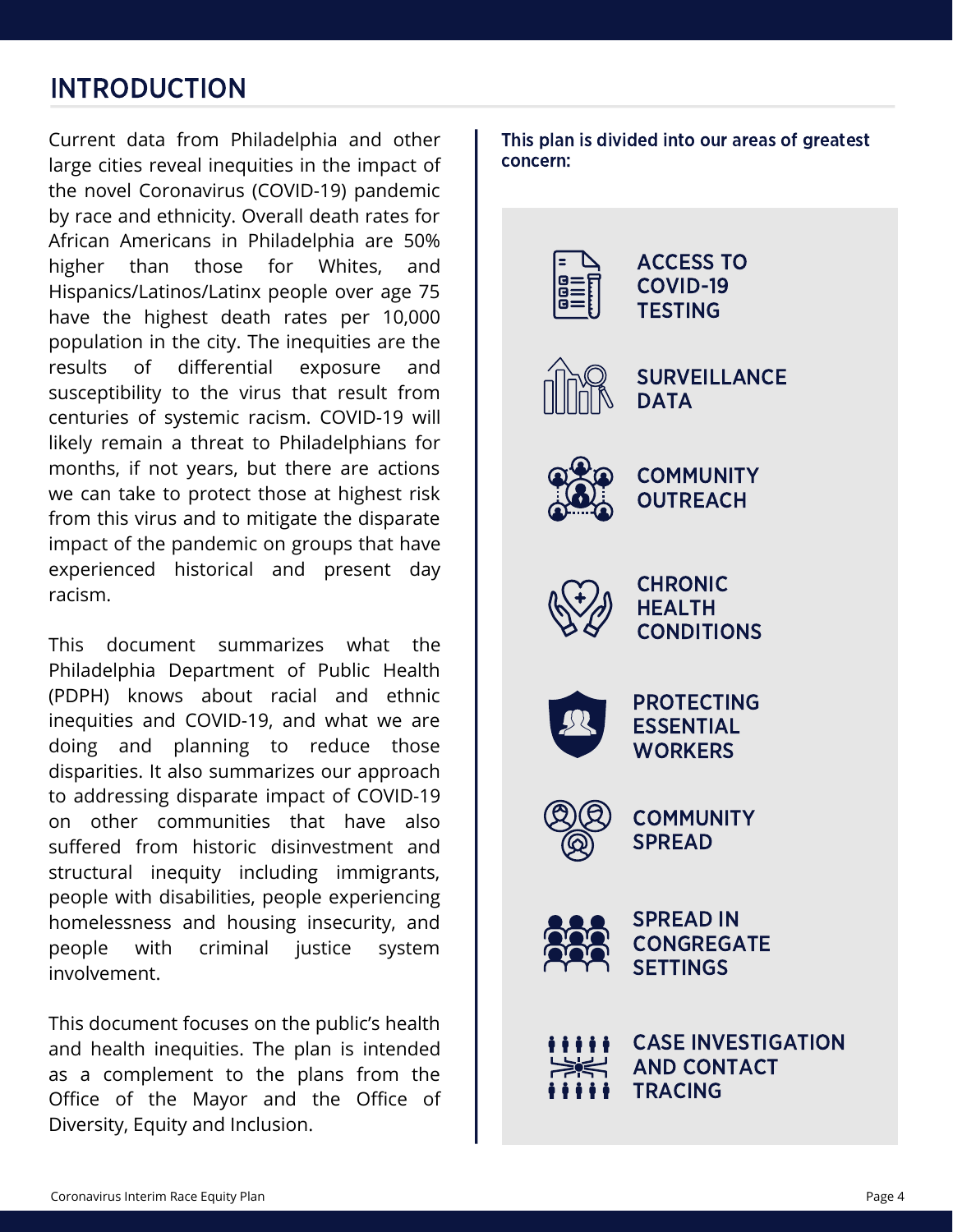Racial inequities are not new with COVID-19. Prior to the COVID-19 pandemic, Philadelphia had been making progress at decreasing disparities in life expectancy, chronic conditions and smoking by race, although there is much more work to do. Now, we need to ensure that the pandemic does not worsen existing inequities. We know that Black and Hispanic/Latino/Latinx city residents are more likely to live at or below the poverty level, likely causing them to live in more crowded conditions and to be less likely to be able to work remotely. They are also disproportionately likely to live for periods of time in congregate settings such as jails, residential treatment programs, and emergency shelters due to the persistent legacy of racism. Finally, we know that these groups have high rates of chronic conditions including diabetes, heart and lung disease that put them at greater risk of complications and death from COVID-19 and that they are less likely to have health insurance. And discrimination and language barriers within the health care sector create additional barriers to timely testing and quality treatment. These factors, intergenerational poverty, high rates of chronic conditions, and unequal access to health care, are the result of structural inequality, structural racism, and xenophobia that date back for generations. Information from a survey of city residents indicates there are differences by race in adoption of social distancing practices. However, these differences disappear when we control for poverty, so may result from difficulty adopting these behaviors due to lack of remote work options and/or crowded housing.

Because of this, while we believe it is critical that we reach every Philadelphian with up to date information about how to prevent infection, information alone is unlikely to be enough to decrease disparities. The Philadelphia Department of Public Health has developed this Racial Equity Plan to implement more targeted and intentional strategies to prevent further disparities in outcomes from the COVID-19 pandemic.

Further, we understand that there are ways in which the response to the first phase of the pandemic likely exacerbated disparities, for example through lack of access to testing for those who lack cars or primary care providers for the first several months of the pandemic response. We believe that recognizing and naming these areas is important, and that we need to ensure that we take a racial equity lens to the response going forward to avoid further exacerbating disparities and to help build trust with communities most impacted by COVID-19.

 $66$ 

We need to ensure that we take a racial equity lens to the response going forward to avoid further exacerbating disparities and to help build trust with communities...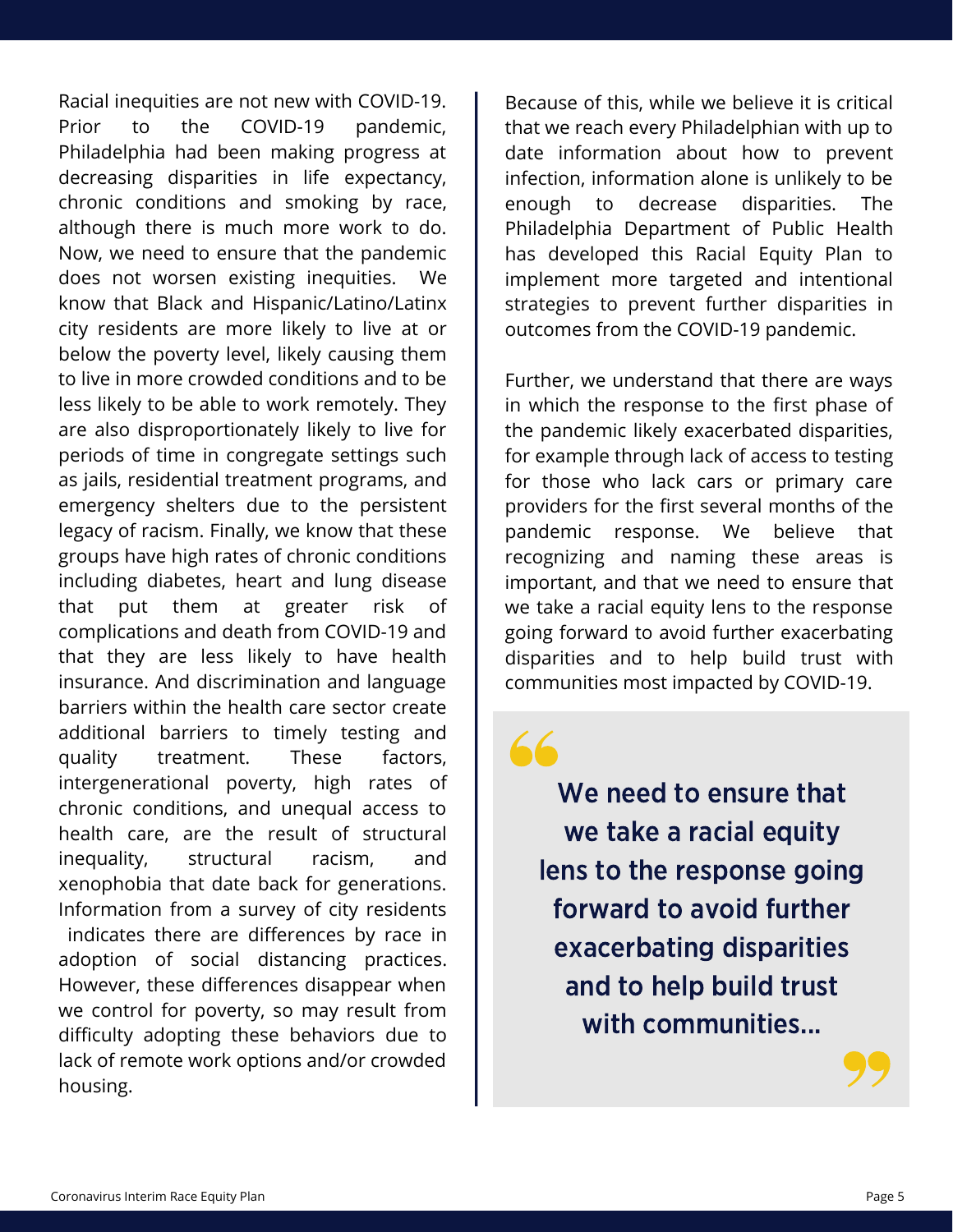# ACCESS TO COVID-19 TESTING

*COVID-19 spreads when people who are infected interact with others in homes, workplaces, houses of worship, or social spaces. Many people with COVID-19 have mild symptoms or no symptoms at all, and people may be infectious for several days before they realize they are ill.*

*Widespread testing is one important way to track the spread of COVID-19 and prevent more infections. Public health experts recommend widescale testing to control COVID-19 and to allow for the eventual reopening of businesses, communities, and services. COVID-19 testing should be implemented in a way that assures equitable access for people who are at risk of COVID-19 infection, particularly those at highest risk, and should be available to people of all income levels and in every neighborhood across Philadelphia.*

We have observed differences in infection rates by race and neighborhood, with **[data](https://www.phila.gov/programs/coronavirus-disease-2019-covid-19/testing-and-data/)** [1] showing that Black and Hispanic/Latino/ Latinx residents are experiencing higher levels of disease, greater rates of hospitalization and ICU admission, and higher death rates than White residents. Testing can help address these disparities by identifying people who may not know they are positive, who need to isolate and whose contacts need to quarantine at home. Early on, in part due to test shortages and their availability through a federal program with protocols that limited access to those in vehicles, testing access was limited for those without cars or primary care providers, likely leading to disparities in testing. Test access has improved, but the initial disparities in test access led to loss of trust in the PDPH response in the early phases of the pandemic and that trust urgently needs to be regained. We acknowledge that those disparities in access took place against the historical background of a healthcare system that has systematically discriminated against

**Disparities in our communities** | African Americans and Latinos and will have been experienced by those communities in that light. Through well-designed, intentional efforts to protect communities of color and targeting of resources to these communities, we can begin the process of building trust. **We need to increase testing availability in communities of color, including providing testing opportunities that do not require a car and using sites that already have trusted relationships within communities of color.**

### What we are doing

PDPH operates a network of eight City health centers throughout Philadelphia. The network provides medical and dental services to over 70,000 low-income and uninsured Philadelphians each year. In a city that is 65 percent people of color, the City's health centers serve a population that is 94 percent people of color. Philadelphia's City health centers serve a patient population that is 76 percent Black or African American, almost double Philadelphia's overall Black or African American population. They provide

<sup>[1]</sup> Self-reported survey data from 510 adult residents of Philadelphia were collected using a commercial online survey sampling service from April 1st – April 6th, 2020. Respondents were demographically similar to Philadelphians based on age, sex, and race.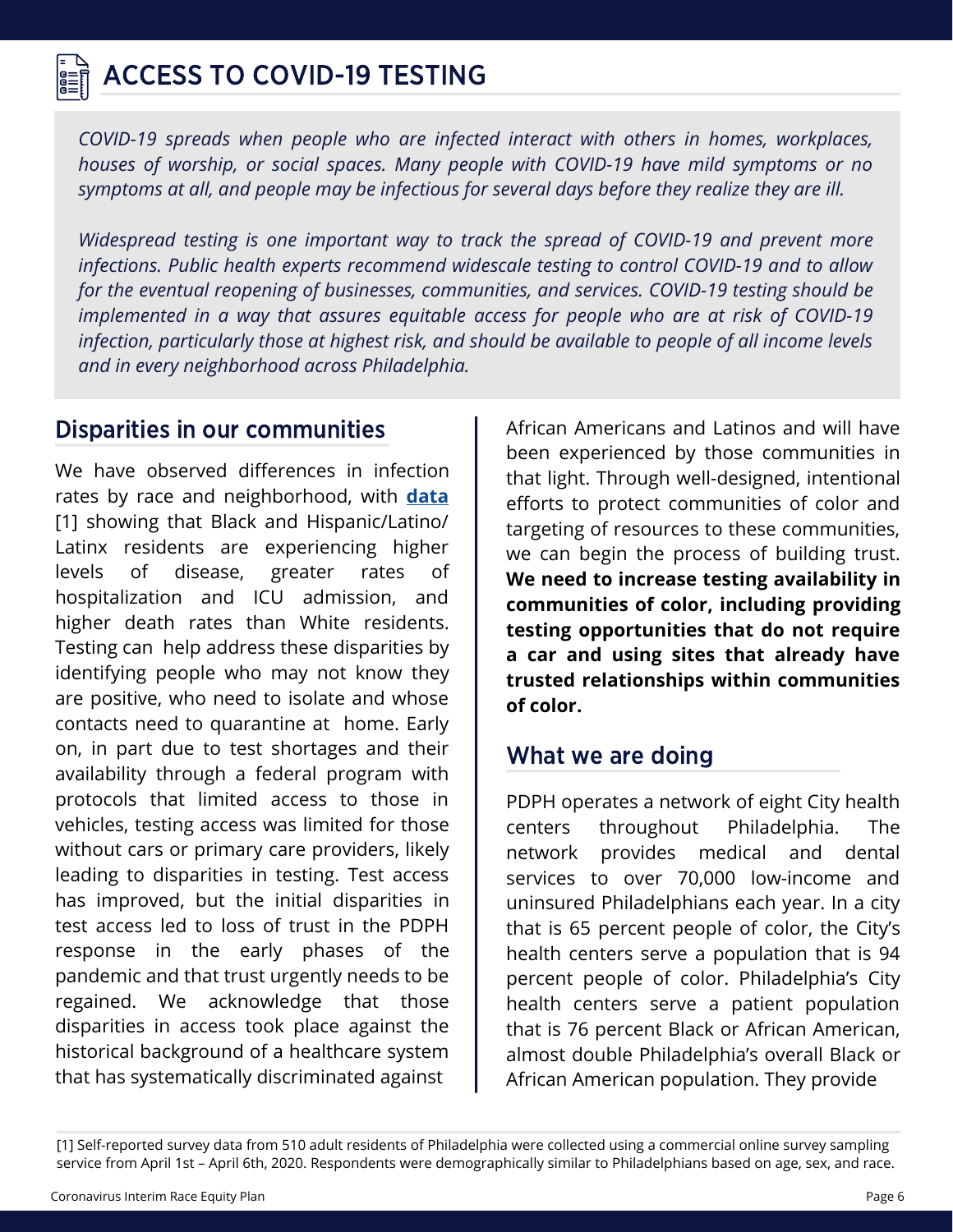care, including COVID-19 testing, regardless of insurance or immigration status and offer in-person and telephone interpretation services to patients of limited English proficiency.

To further expand testing, PDPH has added additional testing capacity at city health centers and formed collaborations with Philadelphia's strong network of Federally Qualified Health Centers (FQHCs), which also have trusted relationships with Black and Latinx communities in the city and are located in easily accessible locations in neighborhoods across the city. PDPH is providing test kits and personal protective equipment (PPE) to enable the FQHCs to expand testing and make it publicly available in the low-income communities and communities of color that they serve.

City Health Centers and FQHCs are accessible by public transportation and by those with mobility impairments, and do not require drive-through testing. These sites

offer COVID-19 testing for low-income and uninsured Philadelphians, regardless of ability to pay. A total of 56 sites across Philadelphia are now offering COVID-19 testing and a map of these locations is now available at **[www.phila.gov/testing](http://www.phila.gov/testing)**.

Data on race and ethnicity is critical to track disparities in COVID-19 testing and infection rates. However, this information is usually not noted on laboratory slips, creating difficulties in tracking testing by race and ethnicity that our epidemiologists are working to solve. PDPH is working to match existing test results with other data sources to increase the proportion of those tested for whom we have data on race and ethnicity. Of the 74 percent of people tested so far for whom we currently have information on race and ethnicity, 54 percent of people tested were African American, 27 percent were white, and 9 percent were Hispanic, suggesting that African-Americans have actually been tested more than whites so far in the epidemic.



Data [from](https://www.phila.gov/programs/coronavirus-disease-2019-covid-19/testing-and-data/) <https://www.phila.gov/programs/coronavirus-disease-2019-covid-19/testing-and-data/> July 23, 2020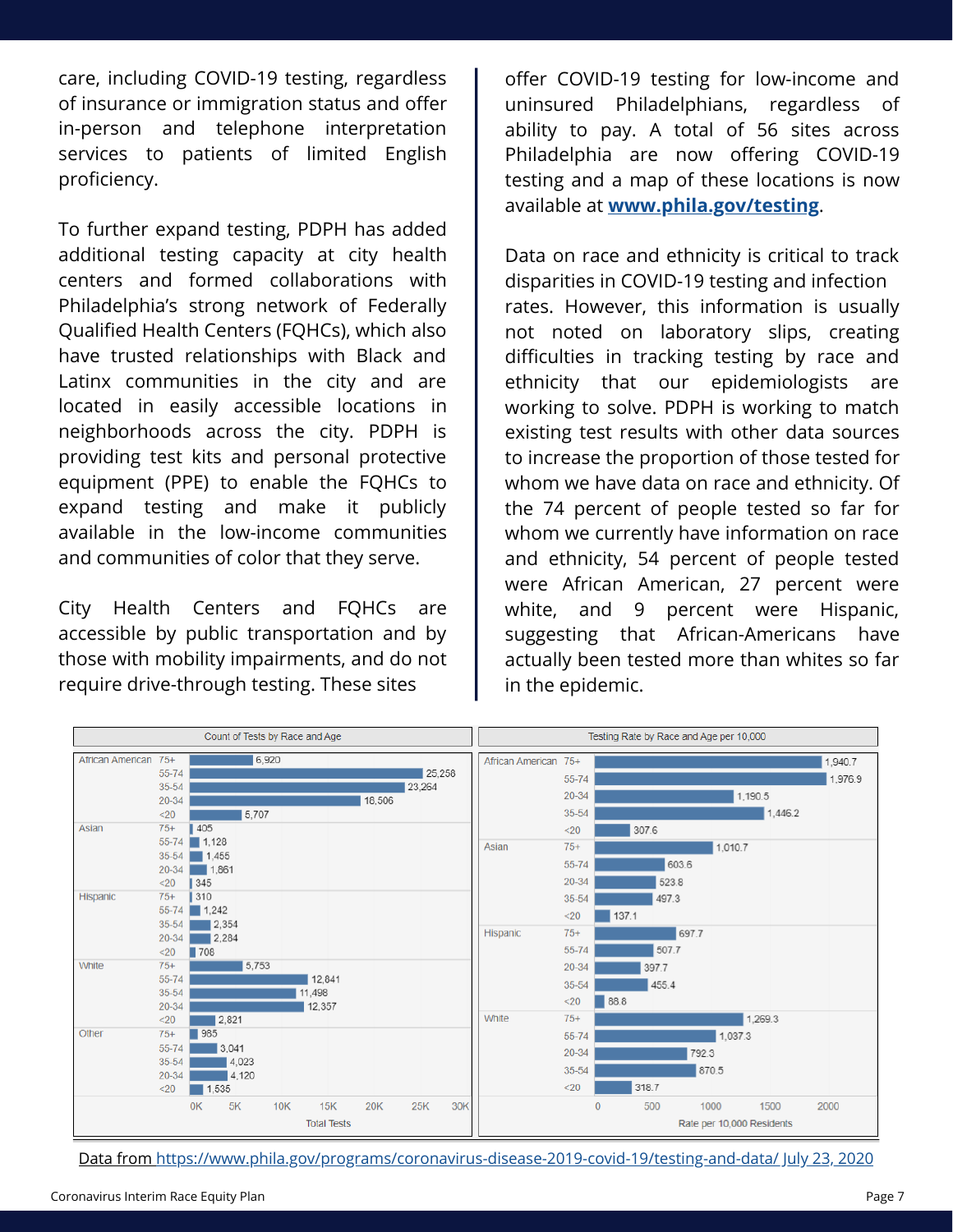PDPH has also put out a **Request for Proposals**[, with applications accepted on a](https://www.phila.gov/documents/apply-to-start-a-covid-19-community-testing-program/) rolling basis, for funding for community groups able to further expand access to testing to populations that might not use other testing sites. Groups funded so far through this effort include the Black Doctors' COVID-19 Consortium, Esperanza, and Puentes de Salud, among others.

National shortages of testing supplies and delays in results from large national commercial laboratories persist, making the much-needed expansion of testing challenging. PDPH is talking with smaller regional laboratories to explore strategies to resolve these problems.

#### What we plan to do

**PDPH is focusing on assuring broad access to COVID-19 testing with a focus on access for communities of color, lowincome neighborhoods, and populations that are [high-risk](https://www.cdc.gov/coronavirus/2019-ncov/need-extra-precautions/people-with-medical-conditions.html)** because of underlying medical conditions. We will expand COVID-19 testing capacity citywide through agreements with additional partners (including FQHCs as well as other organizations) that agree to provide testing open to all residents in their communities, with a particular focus on communities of color and those who are high risk and those who would otherwise have difficulty getting tested. We are working to identify additional testing supplies and laboratories that can perform tests within 24 hours, allowing for the rapid identification of cases that will be necessary for contact tracing. 56 testing sites now provide COVID-19 across the city (see **[phila.gov/testing](http://phila.gov/testing)**). Our goal is to expand this to 75 sites, with access on foot

and by public transportation in every city neighborhood and to make mobile testing available, particularly in those neighborhoods where car access is lowest (e.g. North Philadelphia). We are also updating the information on our **[testing site](https://www.phila.gov/covid-testing-sites/#/)** to include information about whether appointments or physician referrals are required or not and any restrictions on who can be tested at the site (e.g. children, people without symptoms).

This network of testing sites could serve as potential partners for vaccine distribution, once a vaccine is ready. To ensure that vaccine reaches the city residents most at risk from COVID-19, we will need a diverse set of partners, trusted by the community, who are able to reach Philadelphians regardless of where they live, what language they speak, whether or not they have cars or health insurance, and regardless of immigration status.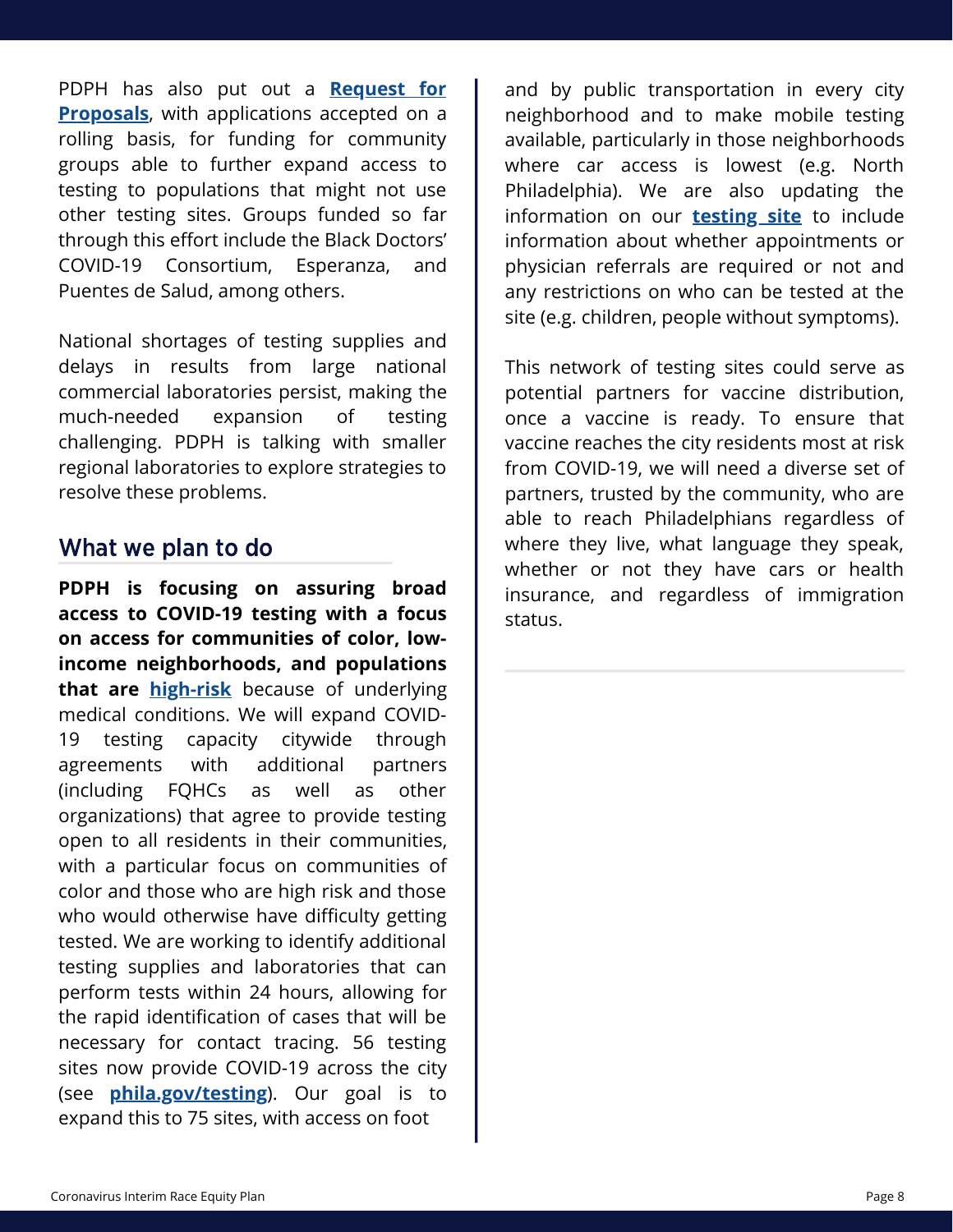# TRACKING RACIAL AND ETHNIC DISPARITIES VIA PUBLICLY AVAILABLE DATA

#### Disparities in our communities

Philadelphia's data reveal disparities in known cases, hospitalizations, and deaths by race. As of June 27th, Black city residents make up 46 percent of cases, while White city residents make up only 16 percent, an almost three-fold difference (race is unknown for 20 percent of cases). The mortality rate among Black residents in the city is 12.0 per 10,000 residents, compared to 7.9 per 10,000 for White city residents and 5.6 per 10,000 for Latinx residents. However, when we look at mortality by age group, we see that Latinx city residents over age 75 have the highest death rates in the city (125 deaths per 10,000 residents) followed closely by African Americans over age 75 (110 deaths per 10,000 residents). Young age groups have much lower death rates, but disparities among African American and Latinx city residents remain marked. [2] Of note, although more than half of deaths due to COVID-19 in Philadelphia have occurred among residents of long-term care facilities (LTCF), these deaths are much more evenly divided between Black residents (24 percent of deaths in LTCF) and White residents (25 percent of deaths in LTCF).

#### What we are doing

PDPH collects data on COVID-19 cases in Philadelphia to track disease activity, identify disease clusters and identify potential factors associated with disease risk to help guide prevention efforts. These data are central to our ability to identify and better understand disparities in COVID-19 risk and severity. In

addition to daily counts for new positive tests, hospitalizations, and deaths, PDPH also tracks data on race and ethnicity for people diagnosed with COVID-19 and deaths from the infection. PDPH data analyses also include information on cases mapped by zip code for the city. A stratified analysis by age group demonstrates that risk of infection among Hispanic/Latino/Latinx Philadelphians is approximately as high as that for Black Philadelphians. PDPH uses this data to drive resources including testing and community outreach to those populations at highest risk.

### What we plan to do

Initially large numbers of cases had missing data on race and ethnicity. However, PDPH is working to match data with existing databases and working with partners across the city to improve collection of this critical information. We will work to improve the quality and completeness of the data we collect and make public, and to include agestratified analyses to ensure that data for Hispanic/Latino/Latinx city residents, who are on average younger than other groups in the city, does not obscure the disparities this group is experiencing.

We will also deepen our analyses of the social determinants that contribute to disparities in outcomes in partnership with local researchers. Such analyses could serve as the springboard to future policy solutions that could help to mitigate risk for those most impacted by the virus.

<sup>[2]</sup> See [https://www.phila.gov/programs/coronavirus-disease-2019-covid-19/testing-and-data/.](https://www.phila.gov/programs/coronavirus-disease-2019-covid-19/testing-and-data/)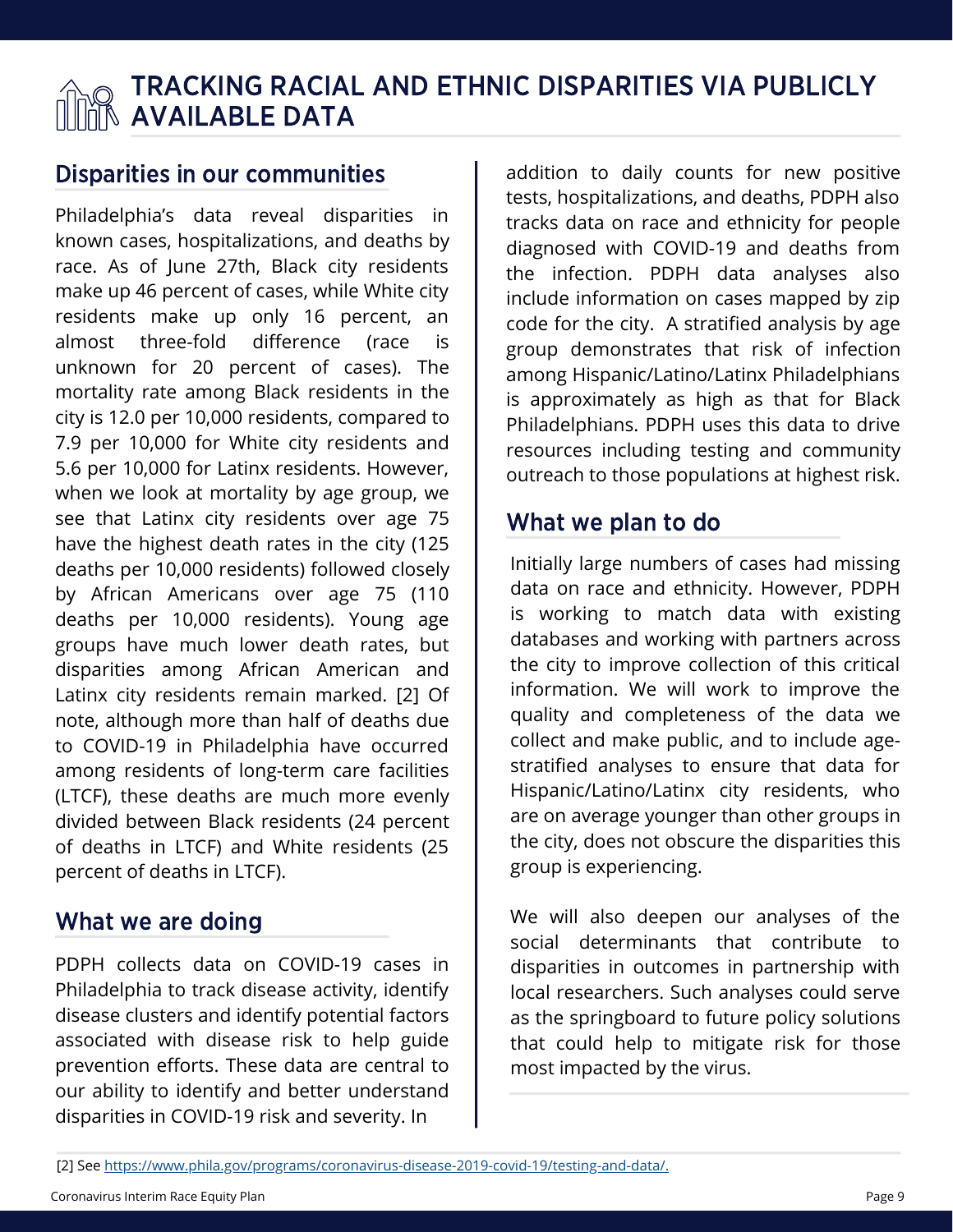

# COMMUNITY OUTREACH

*Community engagement is a critical component of our COVID-19 response. We need to ensure that information about virus transmission and prevention reaches all city residents regardless of educational level or language spoken. We also need to learn from community partners what strategies are likely to be most effective in protecting city residents at highest risk, including communications strategies, policy and systems changes that can help to decrease transmission.*

We have heard from community partners that there is a need for plain language materials and graphics and materials in multiple languages to help promote social distancing, safe mask use, and other critical prevention concepts. Xenophobia and fears of deportation may limit the willingness of immigrant groups to get tested and to report symptoms.

#### What we are doing

Our current community engagement work includes initiating strategy meetings with community groups and other stakeholders in hard-hit communities; supporting such groups in their own COVID-related outreach and education efforts (e.g., making PDPH health experts available for online town hall meetings); and partnering with other City agencies (e.g., Office of Immigrant and Multi-Cultural Affairs, Philly Counts, Mayor's Office of Labor, etc.) to share health messages through established networks and trusted messengers.

We are working to make messages visible in homes and communities, regardless of whether people have internet access. We sent a multilingual mass mailing to 670,000 residences encouraging all city residents to sign up for the Office of Emergency Management's informational text messaging service by texting COVIDPHL to 888-777. We are funding Mural Arts to place art (floor/ground decals and posters) that promotes physical distancing in approximately 80 food stores and other community locations, determined in part through community demand. This work is supported through grant funds from the Partnership for Healthy Cities. We are also

**Disparities in our communities promoting the messages developed through the** project and others developed with partners across the city on social media.

> We have developed an extensive library of guidance documents including translations into multiple languages available **[here](https://www.phila.gov/programs/coronavirus-disease-2019-covid-19/multi-language-resources)**. We are collaborating with colleagues at the University of Pennsylvania, Drexel University, and elsewhere to turn some of our written guidance into **graphic [guidance](https://www.phila.gov/programs/coronavirus-disease-2019-covid-19/guidance/guidance-documents/)** and are working with in-house talent to develop materials requested by community leaders for use in community outreach efforts.

> And we are collecting data on mask use in a variety of settings across the city to assess the effectiveness of our outreach efforts and to ensure that those efforts are reaching those at highest risk of infection.

#### What we plan to do

We have created a Racial Equity Response Team comprised of PDPH, other City government representatives, healthcare providers, and community stakeholders including faith leaders and other community leaders. This team has reviewed our draft Racial Equity Response Plan and made significant suggestions for its strengthening and improvement. We plan to convene the group monthly throughout the remainder of the pandemic response period to assess progress toward our goals and give input on any changes needed. This group will also be invited to join community conversations about COVID-19 to discuss the PDPH COVID-19 Racial Equity Plan, listen to community concerns and help us better communicate and build trust with community leaders with a particular focus on those most affected by the pandemic.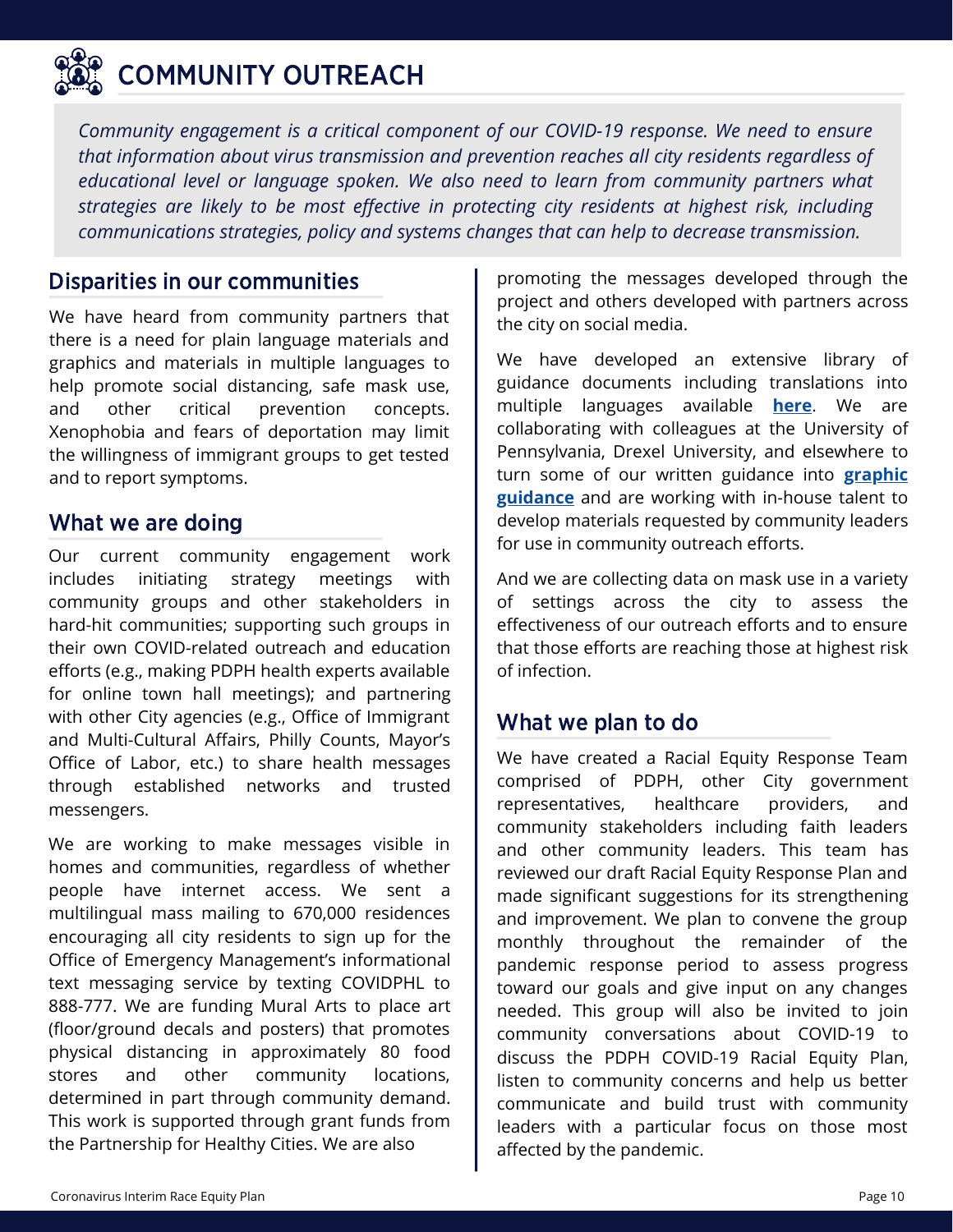

*People with chronic health conditions including diabetes, heart and lung conditions, and weak immune systems are at higher risk of COVID-19 complications and death. Smoking and vaping put people at higher risk of health complications and death from COVID-19.*

#### **Disparities in our communities** and marketing of unhealthy food, and increase

Philadelphia has some of the highest rates of chronic health conditions and smoking in the nation. Although the city has made significant progress in recent years, Philadelphia's rates of residents with chronic health conditions remain high, and they are much higher among Black and Latinx residents than White residents.

African Americans are disproportionately impacted, with 17 percent living with diabetes as compared with 12 percent of Latinos and 10 percent of Whites. [3] Disparate chronic health conditions are the result of historic disinvestment and structural inequity. For example, communities of color experience more challenges in accessing healthy food and greater promotion of unhealthy foods and tobacco products, as well as more limited access to safe spaces for physical activity. Underlying chronic health conditions and disparate access to environments that promote health worsen COVID-19 health inequities.

#### What we are doing

PDPH utilizes a policy, systems and environmental approach to reducing chronic health conditions. Efforts over the past decade have helped to decrease smoking rates and have helped to increase the availability of healthy food, reduce the

opportunities for physical activity in the city. City nutrition guidelines and the Good Food, Healthy Hospitals project, among others, have helped to improve nutrition. Much work remains to be done.

#### What we plan to do

As the COVID-19 pandemic continues, we will explore new strategies in collaboration with community partners for addressing prevention and control of chronic health conditions, improving nutrition, decreasing smoking rates, and increasing physical activity while maintaining social distancing, with a particular focus on communities of color. We also will work with primary care providers across the city to ensure that people with chronic conditions are able to safely obtain care for these conditions, ideally via telemedicine. We will monitor progress via data on control of hypertension and diabetes from partners at area FQHCs and hospital-based primary care practices and through data on smoking from a quarterly online survey of a random sample of Philadelphians. And we will use this information to target future efforts to prevent and control chronic conditions with a focus on the communities at color most at risk of these conditions.

[<sup>\[3\]</sup> Health of the City 2019 Available at https://www.phila.gov/media/20191219114641/Health\\_of\\_City\\_2019-FINAL.pdf.](https://www.phila.gov/media/20191219114641/Health_of_City_2019-FINAL.pdf)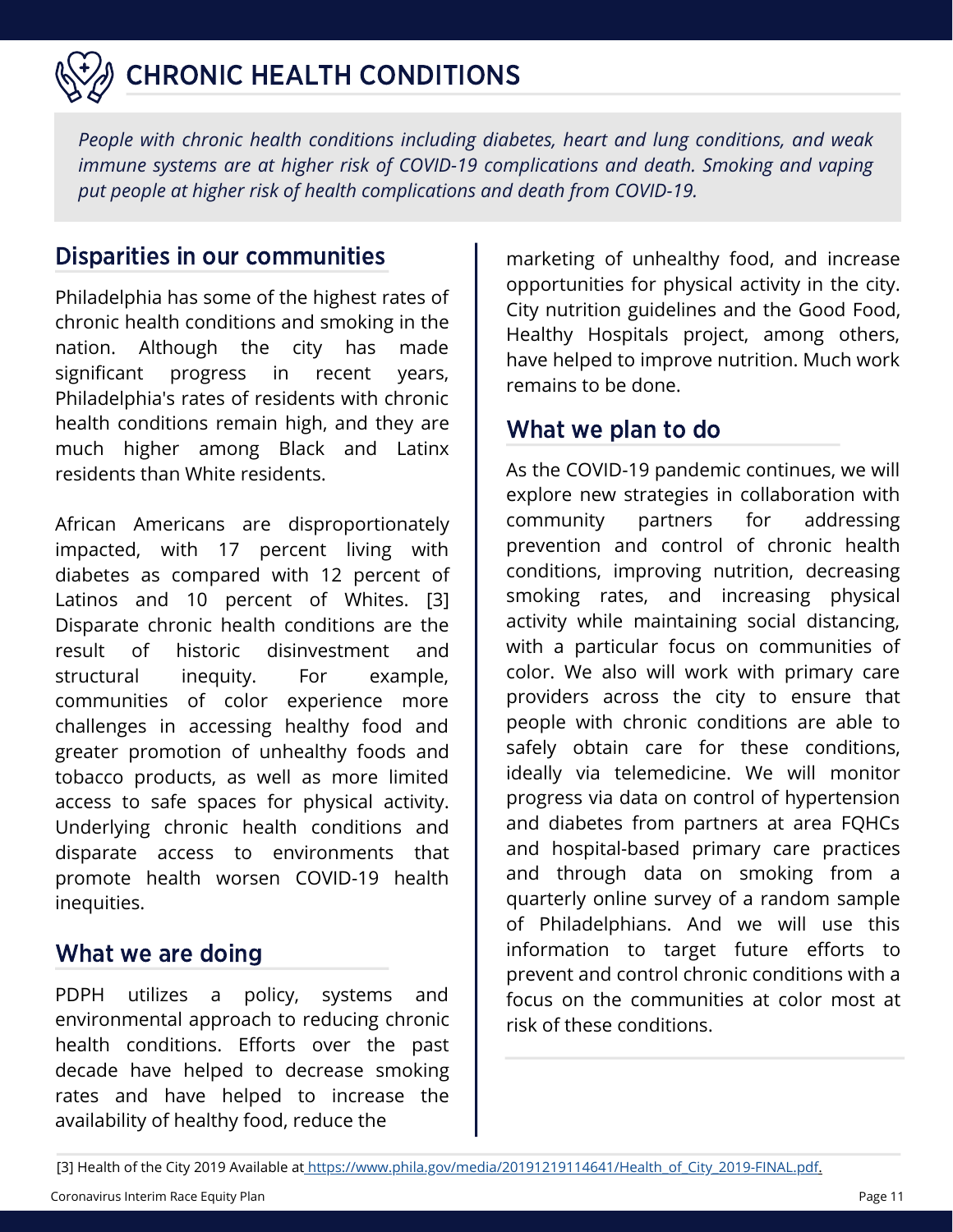# PROTECTING ESSENTIAL WORKERS

*Essential workers are those whose jobs are required to continue even during Pennsylvania's and Philadelphia's "stay at home" orders. Essential workers include Philadelphians working in grocery stores and public transit, at hospitals and health systems, and providing security and janitorial services in buildings across Philadelphia.*

*Many essential workers are unable to maintain social distancing, to work from home, or to find reliable access to personal protective equipment. Essential workers including healthcare workers have seen higher COVID-19 infection rates. Measures are needed to ensure that these workers are protected to avoid further exacerbating those disparities.*

We know from national data that African Americans and Hispanics/Latinos/Latinx people are less likely than Whites to be able to work remotely and more likely to work in essential industries. These work conditions can increase their risk of getting COVID-19. Moreover, some workers may not have paid sick leave and may continue working despite having symptoms. This means that the increased burden of risk and spread of COVID-19 for those who continue to go to work is disproportionately shouldered by communities of color.

#### What we are doing

We have updated our guidance for essential businesses to include the additional worker protections from Secretary of Health Rachel Levine's order of 4/15/2020. Together with the Mayor's Office of Labor, we have also developed a **simple [infographic](https://www.phila.gov/media/20200512143752/COVID-Know-Your-Rights_5_12_2020.pdf)** about these new required protections for workers including requirements to provide masks and barriers, ensure employees can maintain distance, cleaning requirements that follow CDC guidance, and closure and additional cleaning requirements if there is a case of COVID-19. We have **[translated](https://www.phila.gov/programs/coronavirus-disease-2019-covid-19/multi-language-resources/)** this information into multiple languages and are disseminating it broadly in the city so that essential workers understand

**Disparities in our communities Their rights. Workers are instructed to call 311** to report violations and these complaints are referred to Environmental Health Services, which investigates these reports, educates employers, and tickets when appropriate. We are also broadly [disseminating](https://www.phila.gov/guides/reopening-with-care/social-distancing/#safety-checklist) the **"Safety Checklist"** of COVID-19 precautions for businesses, which includes information about these required protections for workers.

#### What we plan to do

We will disseminate information about these new required protections in easily understandable formats to essential workers and hold conversations to address ongoing safety concerns as businesses reopen. With feedback from stakeholders across the city, we have developed **guidance for a safe [reopening](https://www.phila.gov/guides/reopening-with-care/reopening-guidance/) process** so that essential workers will be better protected as the city restarts business activities. The Environmental Health Services Division of the health department will respond to complaints, educate employers, and ticket persistent violators. Through the new Division of COVID Containment, PDPH will conduct case investigation and contact tracing, including collecting information about the occupation and work site of those who become infected with COVID-19. This data will enable us to assess our progress in protecting essential workers and to take additional actions if we see case clusters resulting from work exposures.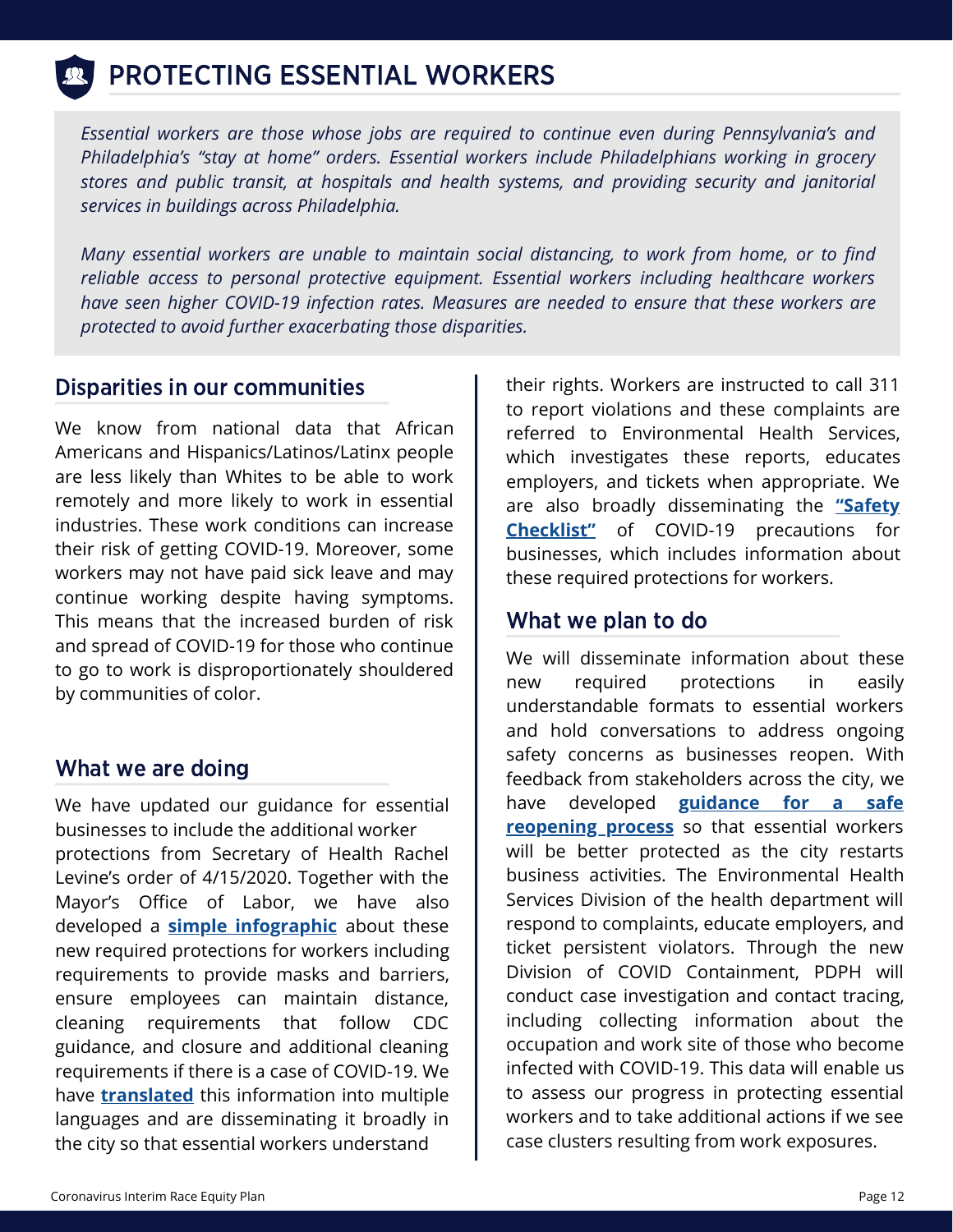

## COMMUNITY SPREAD

*COVID-19 spreads within households, between co-workers, and among people who come into close contact in the course of their daily lives. We know from national and international experience that frontline workers are at particular risk and that members of low-income communities living in crowded housing conditions are less likely to be able to safely isolate a COVID-19 infected person at home without spread to other household members. Low-income workers may not have paid sick leave and may avoid telling their employers that they are sick for fear of losing needed income. And PDPH case investigation and contact tracing efforts may exacerbate fears of immigrant communities about potential deportation, resulting in potential failure to identify cases and contacts. Strategies to decrease the spread of COVID-19 infection in these settings are urgently needed.*

#### Disparities in our communities

Preliminary data on people who continue to get infected since the Stay at Home order has been in place suggest that many of these people are healthcare workers and other frontline essential workers. Others were exposed at home, through contact with a household member with infection. As discussed above, people of color are disproportionately likely to live in crowded housing, to be essential or frontline workers, and to lack sick leave, all factors that elevate their risk of infection with COVID-19.

#### What we are doing

In addition to the efforts to protect essential workers described above, we are working on a mass media campaign on the importance of masking as a way that Philadelphians can protect each other from infection. We are also partnering with Philly Counts Community Response Captains to train thousands of Philadelphians to share information with their communities about how to prevent infection.

#### What we plan to do

PDPH will broaden the dissemination of messages around masking, social distancing,

and essential worker rights and protections via a mass media campaign on masking, to be released beginning in early July, distribution of guidance materials including essential worker protections to businesses including simple language and a Safety Checklist, and community discussions to answer questions and promote safety measures.

PDPH has put out a **[Request for Proposals](https://www.phila.gov/documents/apply-to-start-a-covid-19-isolation-and-quarantine-program/)** for community organizations able to offer needed support (for example, food, medications, masks, other supplies, and temporary housing if needed) to individuals who are isolating or quarantining at home. We recognize that for low-income individuals and families to follow public health recommendations about isolation and quarantine, such support is necessary.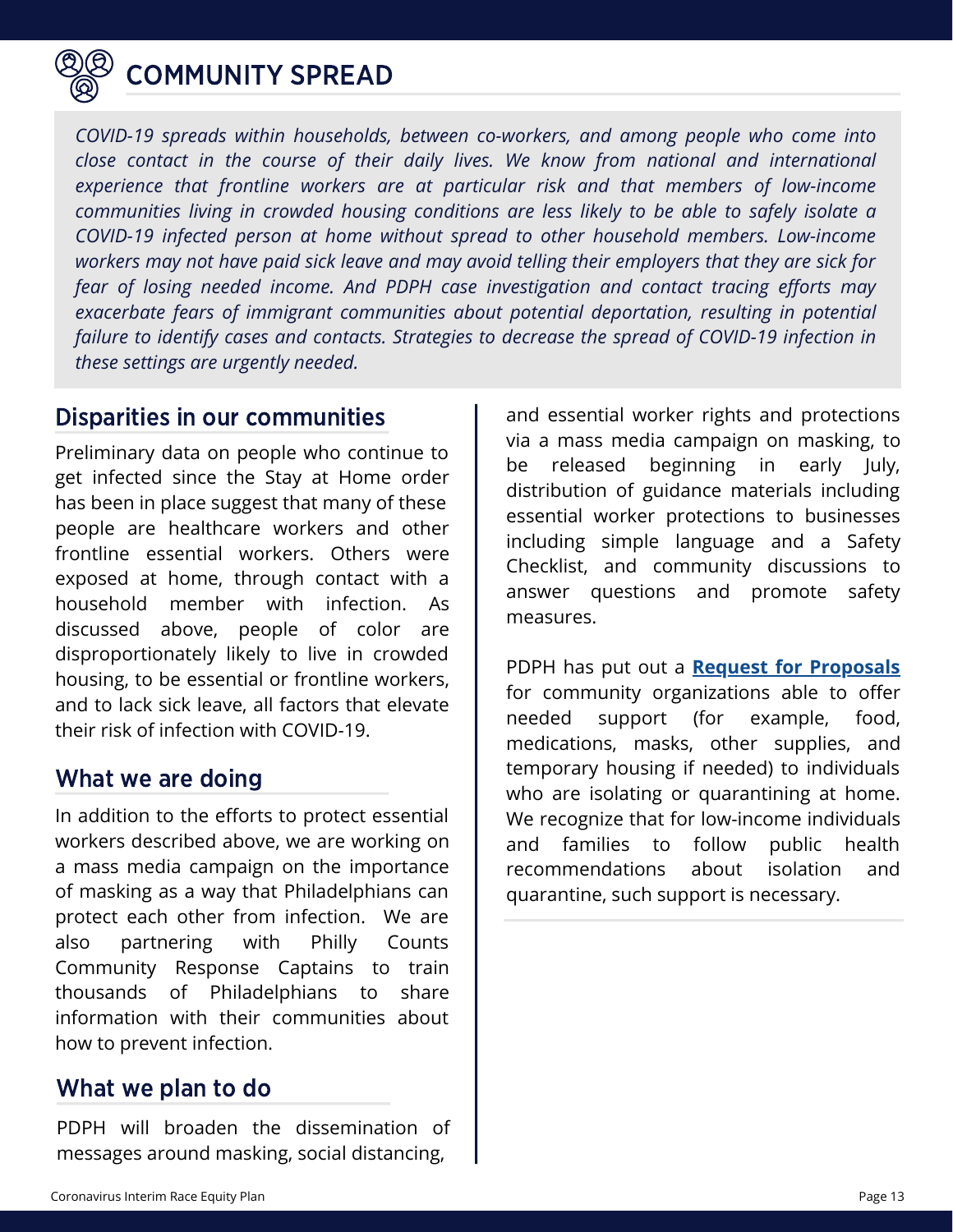

# SPREAD IN CONGREGATE SETTINGS

*COVID-19 spreads among people living in congregate settings like homeless shelters, prisons, and nursing homes. Strategies to decrease the spread of COVID-19 infection in these settings are urgently needed. In June 2020, 73 percent of people in Philadelphia jails were Black and 18 percent were Hispanic/Latino/Latinx, while only 12 percent were White. Nationally, Black people are three times as likely as White people to experience homelessness. The spread of COVID-19 in congregate settings, particularly in jails and shelters, adds to the disproportionate burden on people of color.*

#### Disparities in our communities

We are seeing cases of COVID-19 in longterm care facilities, prisons and shelters. More than half of deaths thus far have been among residents of long-term care facilities.

People of color are more likely to live in congregate settings like emergency shelters, jails, and residential treatment centers where social distancing is difficult when not impossible.

### What we are doing

PDPH is working with congregate settings including prisons, nursing homes, personal care homes and homeless shelters to ensure that infection control recommendations are being followed and to provide technical assistance where needed.

PDPH is working with the Office of Emergency Management to provide personal protective equipment (PPE) to staff and residents in congregate care settings.

The City has created multiple sites to house homeless city residents with COVID-19 or possible COVID-19, as well as a site to house homeless individuals at high risk (older adults and those with chronic conditions).

#### What we plan to do

Home health workers and nursing home staff are among the essential workers who have become infected with COVID-19. This puts them at risk themselves, particularly because many fall into high-risk groups, and it also puts them at risk of passing the virus to vulnerable patients and to their coworkers. Many of these workers lack paid sick time, which is likely a factor in continued spread of the virus among this group. We are exploring strategies to ensure that all healthcare workers in the city have paid sick time, particularly those in these often lowpaid, high risk positions.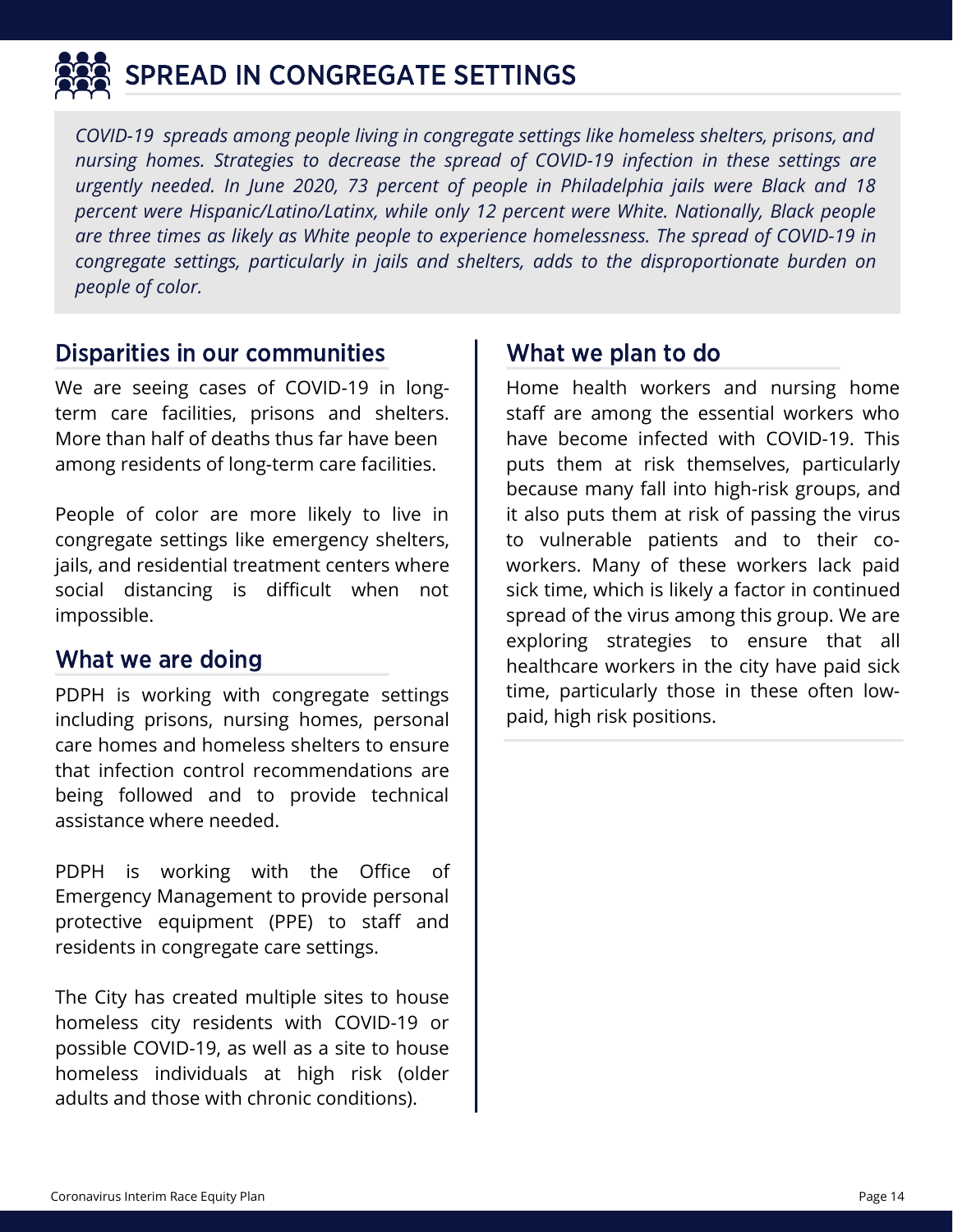

"The most important reason I joined the COVID-19 Containment team was to do my part in ensuring that comprehensive messaging and support services are allocated to all Philadelphians, especially communities of color. I remember one of my very first calls where I took extra time answering a Contact's questions. She was so appreciative that someone took time to connect with her, explain how she can protect herself and ways to prevent the spread of COVID-19 in her household. Moments like these keep me motivated each and every day! As an immigrant and first-generation college graduate, I understand how hard it is to navigate complex systems to get the are we ALL deserve."

*- Tolulope Oyetunde, Contact Tracing Coordinator*







"Once I discovered the contact tracing opportunity, I knew I had to be part of the team that will put an end to the pandemic. As an immigrant myself, I feel it is my duty to take care of Philadelphians from all walks of life and make sure they are provided with the right information so to take care of themselves and their loved ones."

*- Nikos Dimopoulos, Contact Tracing Coordinator*

# $66$

"I personally experienced the loss of my mother due to Covid-19. It is my hope that I can make an impact within our community and I want to ensure that those affected by the virus do not have to go through what my family and I had to experience during this pandemic. This virus does not discriminate and there are many families disproportionately affected by Covid-19, so doing my part in honor of my mother is my biggest motivation. I am proud to work among a group of passionate and diverse individuals who are making a difference in the safety of our community."

*- COVID-19 Case Investigation Team Member (Name withheld to protect privacy)*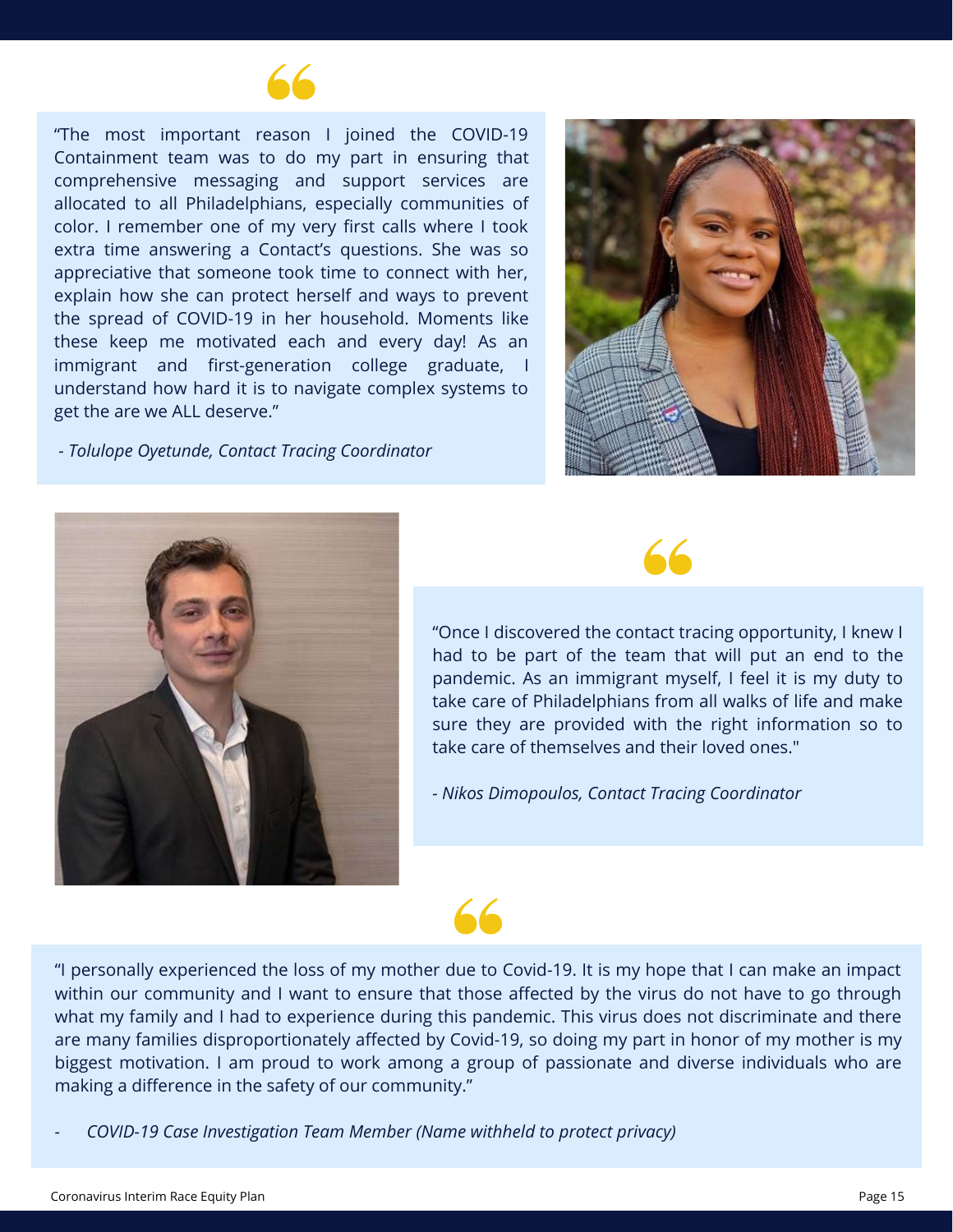# CASE INVESTIGATION AND CONTACT TRACING

*Case investigation and contact tracing are key to an effective response to COVID-19. To succeed, we will need a diverse team who can communicate effectively with Philadelphians across the city and build the trust needed for people to be willing to share information about their contacts, their work, and how they may have contracted and potentially spread the virus.*

#### Disparities in our communities

PDPH has a diverse staff, but like many city departments, that diversity tends to be better represented among frontline staff than among program managers and supervisors. To design a program that effectively reaches all communities, we will need a diverse team whose skills include knowledge obtained through lived experience.

#### What we are doing

PDPH is using a health justice approach to hiring, sharing job descriptions through grassroots community partners and using a recruitment approach that values lived experience and knowledge of Philadelphia's diverse communities along with other qualifications. As of July 3, 2020, of 114 people hired to staff the new division, 52 percent are Black, 28 percent are White, 6 percent are Latino, and 9 percent are Asian. Of 14 managers in this new division, 43 percent are Black and 7 percent are Latino.

#### What we plan to do

PDPH will complete the hiring of a diverse contact tracing team that represents the people who they will be serving. A publicfacing dashboard on the demographics of the case investigation and contact tracing team is posted **[here](https://public.tableau.com/profile/cityofphiladelphia#!/vizhome/ContactTracing_15953483985210/ContactTracing)**[.](https://public.tableau.com/profile/cityofphiladelphia#!/vizhome/ContactTracing_15953483985210/ContactTracing)

Case investigators and contact tracers will connect people with COVID-19 and those with potential exposures with needed services including community supports (food, medication) and connection with their primary care providers. For those without primary care providers, they will provide information about a variety of options including FQHCs in the city.